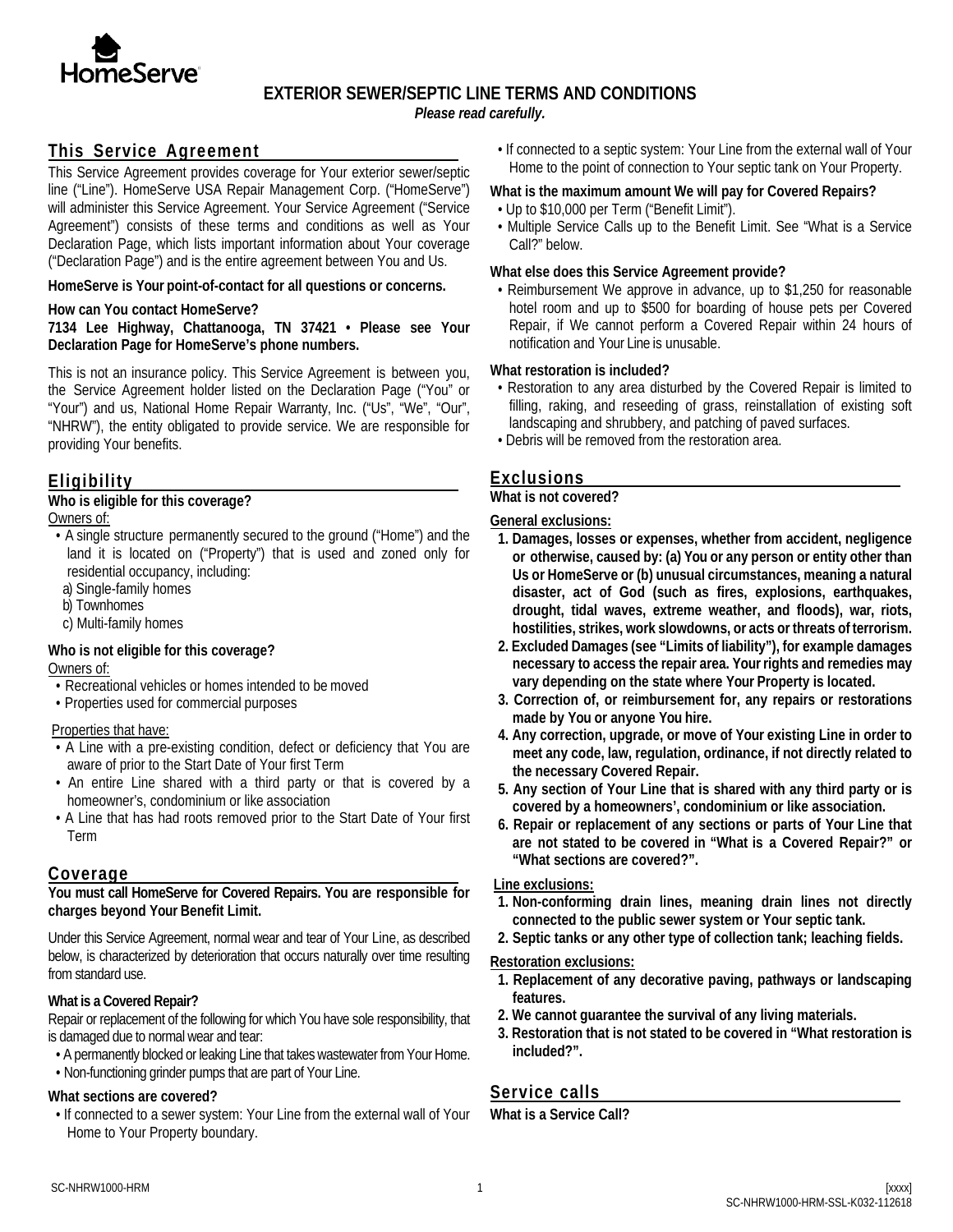A visit to Your Property by one of HomeServe's approved technicians where either work is performed to diagnose and complete a single Covered Repair or it is determined that the repair is not covered ("Service Call").

# **Do You have to pay anything for a Service Call?**

There is no fee to make a Service Call.

### **When can You request a Service Call?**

There is an initial period of 30 days during which You will not be able to request a Service Call ("Waiting Period"), giving You less than 12full months of coverage in the first Term. Upon renewal (if applicable), there will be no Waiting Period.

### **How can You request a Service Call?**

Call HomeServe and a service representative will schedule a Service Call. You will not be reimbursed for work not authorized by HomeServe. Technicians must have safe and clear access to, and safe working conditions at and around the work area. In order to make a Service Call Your Service Agreement must be active and You must be current with Your payment(s) of the amount You agree to pay for this Service Agreement, as listed on Your Declaration Page ("Price"). Whether Your Line is to be repaired or replaced is entirely within the discretion of HomeServe.

### **What is the Covered Repair Guarantee?**

For 12 months, We will arrange at Our expense and choice for repair or replacement of Covered Repairs which are defective in materials or workmanship ("Covered Repair Guarantee"). We disclaim any and all statutory or common law warranties (whether express or implied) other than the Covered Repair Guarantee and any implied warranties that cannot be excluded under applicable law.

### **Term, cancellation and renewal**

**When does this Service Agreement start and how long is it?** Your Service Agreement begins on the start date listed on Your Declaration Page ("Start Date") and continues for 12 months ("Term").

### **Can You cancel?**

You may cancel at any time by either calling HomeServe or going online to https://www.homeserveusa.com/cancel.

- If You cancel within 30 days of the Start Date, You will receive a full refund less any claims paid by Us.
- If You cancel more than 30 days after the Start Date, You will receive a pro-rata refund less any claims paid by Us.
- If Your local utility or municipality provides similar coverage to You at no charge and You cancel, We will refund the payments You have made less any claims paid by Us. You may be required to provide evidence of the similar coverage.

### **Can We cancel?**

• We may cancel, with no less than 15 days' notice to You: (a) for nonpayment of the Price; (b) if We find that You already have coverage that is the same or similar to the coverage provided by this Service Agreement; (c) if We find that You are ineligible for this coverage; or (d) for Your fraud or misrepresentation of facts that are material to this Service Agreement or benefits provided under it;

• We may cancel for any other reason on 60 days' notice to You.

If We cancel for (a) no refund will be given. If We cancel for (b) or (c), We will refund the payments You have made less any claims paid by Us. In all other cases You will get a pro-rata refund less any claims paid by Us.

You will be notified in writing prior to cancellation. The notice will tell You when Your Service Agreement will be cancelled and why it has been cancelled. The notice periods begin when We send the notice to You.

### **Will this Service Agreement automatically renew?**

**Unless You tell Us otherwise, Your Service Agreement will automatically renew at the end of every Term for another 12 months at the then-current renewal price.** We may change the price at renewal. We reserve the right to not offer this Service Agreement upon renewal.

### **Other terms**

**How can You contact NHRW?**

59 Maiden Lane, 43rd Floor, New York, NY 10038 • 1-877-382-7818

### **Receiving documents electronically**

If You consent to electronic delivery, You can receive Your Service Agreement and all related documents to the email address listed on Your Declaration Page ("Email Address"). To update Your Email Address, or discontinue electronic delivery of Your documents You can call HomeServe or update Your preferences in Your website profile at www.homeserveusa.com.

### **Privacy policy**

HomeServe is serious about the private nature of Your personal data. Please read their Privacy Policy, a link to which can be found at the bottom of every page at www.homeserveusa.com carefully to fully understand how they collect, share, and protect personal data about You. You can also call HomeServe to request a copy.

### **Assignment/Amendment**

We may assign this Service Agreement, in whole or in part, at any time without prior notice to You. We may change this Service Agreement (including the Price) and delegate any of Our obligations at Our sole discretion and without Your consent provided We give You 30 days' prior written notice of the changes. The changes will become effective 30 days after We send You the notice. You may not change this Service Agreement or delegate any of Your obligations.

### **Transfer**

You may not transfer this Service Agreement.

### **General**

Should any of these terms and conditions conflict with the laws of Your state they shall be deemed amended so as to comply with those laws. Should certain terms or conditions be held to be invalid or unenforceable, the remainder of these terms and conditions shall remain valid.

### **Responsibility for benefits owed to You**

Our obligations under this Service Agreement are insured under a service contract reimbursement insurance policy. If We fail to pay or to deliver service on a claim within 60 days after proof of loss has been filed, or in the event You cancel and We fail to issue any applicable refund within 60 days after cancellation, You are entitled to make a claim against the insurer, Wesco Insurance Company at 59 Maiden Lane, 43rd Floor, New York, NY 10038, 1-866-505-4048.

### **Limits of liability**

**To the fullest extent permitted by applicable law, (1) You agree that We and HomeServe, and both of Our respective parents, successors, affiliates, approved technicians and Our and their officers, directors, employees, affiliates, agents, contractors or similar parties acting on behalf of either Us or HomeServe shall not be liable to You or anyone else for: (a) any actual losses or direct damages that exceed the lowest applicable per repair benefit limit set out above relating to any repairs performed by Us, HomeServe or on behalf of either Us or HomeServe or services provided hereunder giving rise to such loss or damage; or (b) any amount of any form of indirect, special, punitive, incidental or consequential losses or damages, damages based on anticipated or lost profits, wages, or revenue, or damages based on diminution in value or a multiple of earnings, including those caused by any fault,**